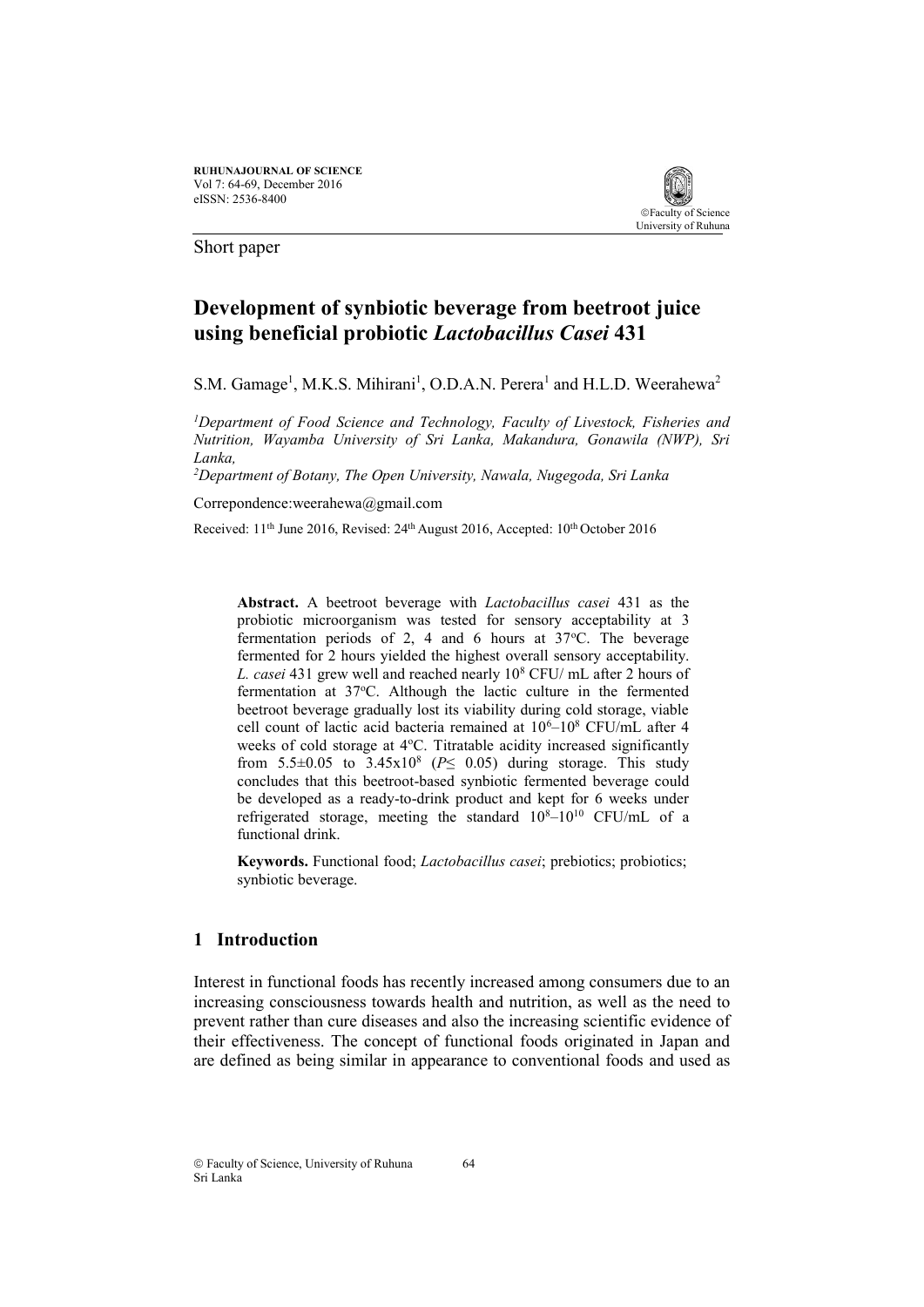part of a normal diet, but demonstrating nutritional functions beyond those considered basic, physiological benefits or reducing the chronic risk of disease: these are known as 'Food for Specified Health Use' (Hasler, 1998). Hence, food products containing probiotics and prebiotics are considered as functional food. Much research has focused on evaluating the addition of probiotics and prebiotics to obtain synbiotic food with improved final quality.

Prebiotic oligosaccharides are Non-Digestible Oligosaccharides (NDO) and low calorific compounds stimulating the growth and development of gastro-intestinal microflora described as probiotic bacteria. Dietary carbohydrates that show prebiotic ability include fructansfructooligosaccharides (FOS) and inulin, galactooligosaccharides (GOS), polydextrose, resistant starch, soyoligosaccharides, xylooligosaccharides, isomaltooligosaccharides, and lactulose (Patel and Goyal, 2012).

Probiotics are defined as selected, viable microbial dietary supplements that, when introduced in sufficient quantities, beneficially affect human organism through their effects in the intestinal tract. Some selected strains of *Lactobacillus, Bifidobacterium, Streptococcus, Lactococcus* and *Saccharomyces* have been promoted in food products because of their reputed health benefits (Sharma *et al*., 2012).Various researchers have discovered the use of different fruits, vegetables and cereals for producing synbiotic beverages in different countries of the world (Manzon *et al.*, 2012; Gokavi *et al*., 2005).

The beetroot *[\(Beta vulgaris\)](https://en.wikipedia.org/wiki/Beta_vulgaris)*, apart from consumption in its fresh form, is also a valuable vegetable used in the food industry to produce dried and frozen food, non-concentrated and concentrated juices as well as natural colorants (betalains) which are used as additives in food manufacturing. In many countries there is a growing interest in foods preserved in natural ways. Lactic fermentation is one of the methods of natural preservation and thus production of foods with the highest nutritive value. Based on the above information the present study was aimed to evaluate the production of a synbiotic beverage using beetroot juice fermented by *Lactobacillus casei*.

### **2 Materials and Methods**

This research was carried out in the Food Processing Laboratory of the Department of Food Science and Technology, Wayamba University of Sri Lanka. Beetroot variety 'Crimson Globe' and other ingredients were purchased from a local store at Pannala. After being washed, the beetroots were peeled and cut in to small cubes with an approximate thickness of 0.5 cm. The juice was prepared using a juice extractor (PANASONIC 800W-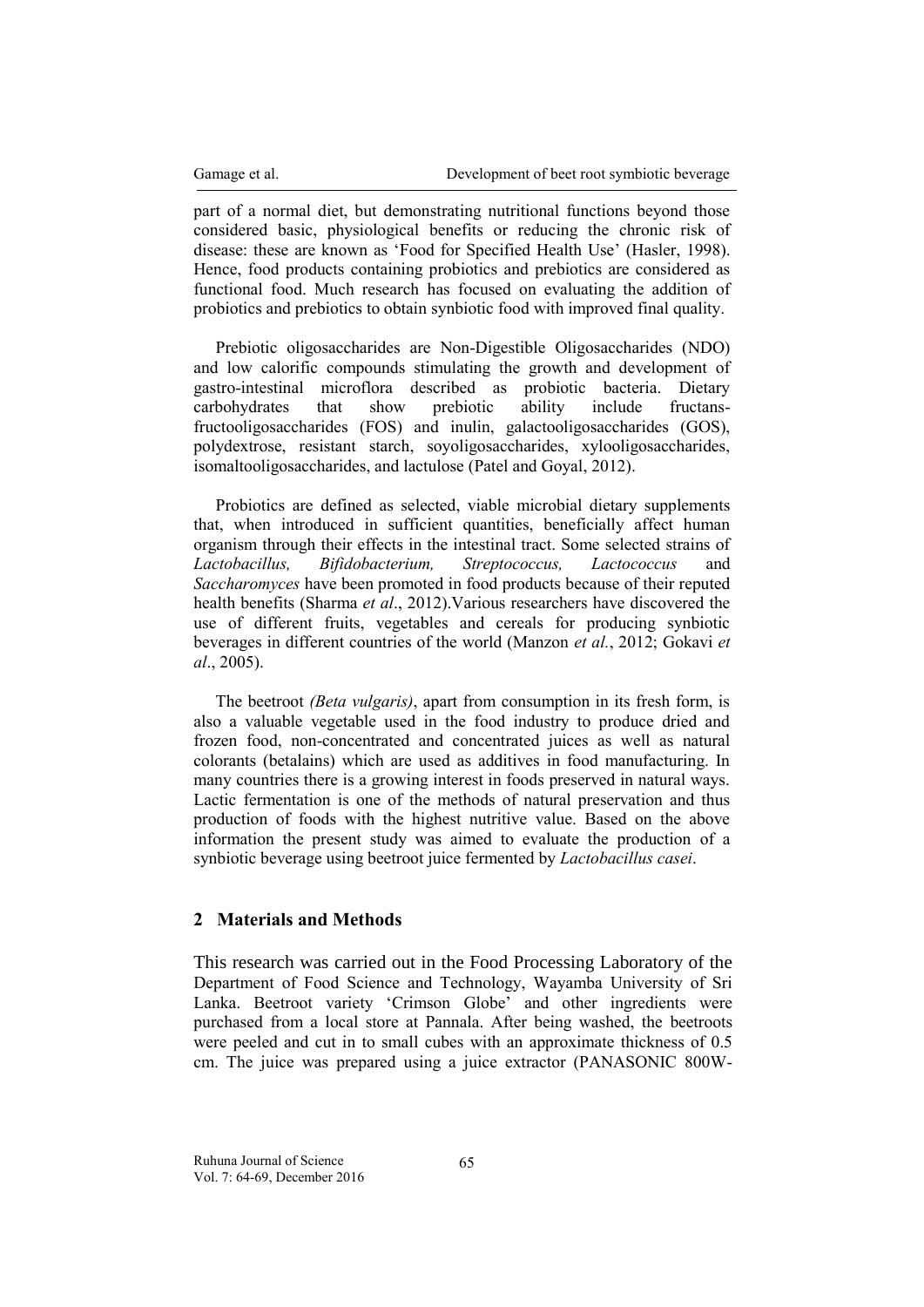Osaka, Japan). Coarse particle content was separated gravimetrically by centrifuging beetroot juice at 1500 x g (model 2-16 K-Braunschweig, Germany) for 20 minutes. Juice was electrically heated at a moderate temperature of 50*°*C and grounded sucrose (40 g/ L) was added. Beetroot beverage was pasteurized at 90°C for 1 minute. At 43°C, a commercial frozen probiotic culture, *L. casei* 431 (CHR-HANSON - Denmark) (0.1g/L) was added. The beetroot beverage was allowed to ferment in a thermostat (Hengzi HH-B11.600-S-II, Shanghai, China) at 37°C for 0, 2, 4 and 6 hours.

pH of the beverage samples was measured using a pH meter (OHAUS Starter 300 Portable- Parsippany, USA). Titratable acidity was determined by titrating 10 mL of sample against 1.0N NaOH in the presence of Phenolphthalein as an indicator (Sharma, 2006). The total soluble solid content was measured by using a refractometer (ATAGO- Tokyo, Japan). Determination of moisture content, ash, protein, fat, total fiber, total sugars, reducing sugars and % sucrose was performed according to A.O.A.C. (2000).

Sensory evaluation was conducted using 31 semi-trained panelists who were requested to made a score on colour, consistency, taste, odor, and overall acceptability on a 5 point hedonic scales  $(1 - \text{display} \text{ either } \text{extremely}, 5 - \text{like})$ extremely).

Viable cell counts (CFU/mL) of the inoculum were determined by the standard plate method with MRS Agar (Merck Millipore- Massachusetts, USA) medium after 48 hours of incubation at  $30^{\circ}$ C.Coliform counts were estimated using Mac Conkey Agar (Merck Millipore- Massachusetts, USA) plates incubated at 37°C. Yeast and mold were enumerated by a surface spread plate technique using Potato Dextrose Agar (HiMedia- Maharashtra, India) plates in triplicate. Samples were taken at weekly intervals to examine the effect of cold storage on probiotic cell viability in the beet juice.

Significant differences among treatments were analysed using ANOVA with the help of the SAS software version 9.4. Results were expressed as mean  $\pm$  SD. Non-parametric tests (5 point hedonic scale, Kruskal Wallis Test) were performed to determine the statistical difference of the sensory data, where appropriate. Differences at  $P \leq 0.05$  was considered statistically significant for all analyses.

## **3 Results and Discussion**

The present study was carried out to investigate the ability of *L.casei* to survive in beetroot juice throughout the refrigerated storage of 6 weeks. The *Lactobacillus* bacteria used in this study (*L. casei* 431) is a novel bacterial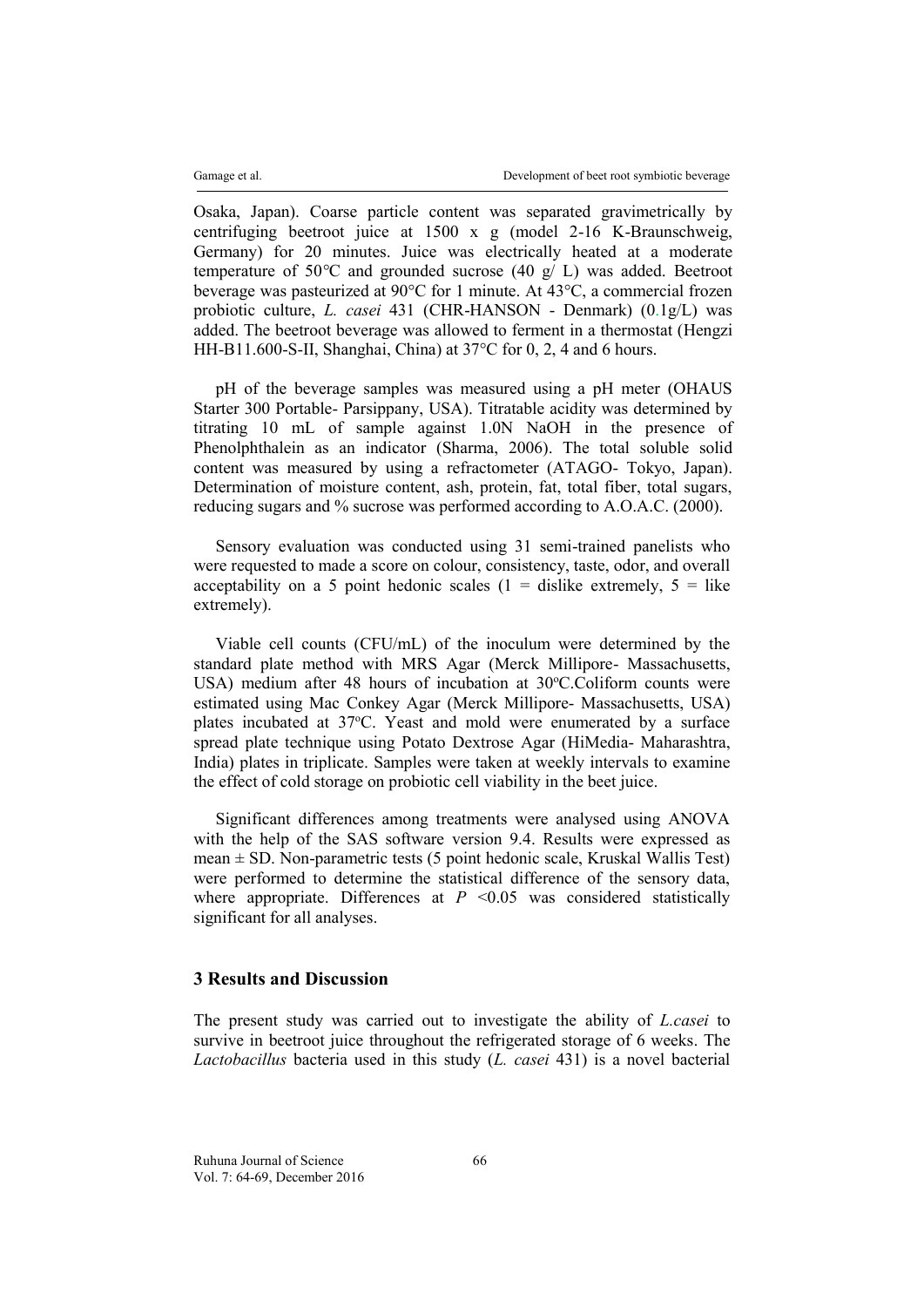strain developed by Chr.Hansen, Denmark. The initial pH of the beetroot juice was 5.6, a closer value to the optimum pH for the *L. casei* 431 strain (Paraschiv *et al*., 2011). However, in this study *L. casei* 431 reduced the pH of beet juice from an initial value of 5.6 to lower than 5.2 while increasing titratable acidity after a 2 hour of fermentation due to their ability to produce lactic acid prominently. In the fermentation process the rate of pH decrease is very important. The resultant low pH minimizes the influence of spoilage bacteria, particularly at the beginning of the fermentation when the substrate is rich in sugars. Table 1 illustrates the changes in pH, titratable acidity and viable count of *L. casei* 431 after 2, 4 and 6 hour fermentation periods.

Table 1: Changes in pH, titratable acidity, and viability of *L. casei* 431 in Beet root juice at different time intervals (mean±SD).

| Time<br>h) | pH                          | Titratable<br>acidity $(\% )$ | CFU/mL        |
|------------|-----------------------------|-------------------------------|---------------|
|            | $5.5 \pm 0.05^{\text{a}}$   | $0.16 \pm 0.06^{\text{a}}$    | $2.45x10^{7}$ |
|            | $5.2 \pm 0.04^{\text{a}}$   | $0.19 \pm 0.11$ <sup>a</sup>  | $2.50x10^{8}$ |
|            | $5.0 \pm 0.02^a$            | $0.22 \pm 0.04^{\text{a}}$    | $3.05x10^{8}$ |
|            | $4.9 \pm 0.01$ <sup>a</sup> | $0.23 \pm 0.23^b$             | $3.45x10^{8}$ |

The means with different superscripts in a column differ significantly ( $P \leq 0.05$ ).

International standards stipulate that probiotic products should contain a minimum of  $10^8$  viable probiotic bacteria per mL of the product at time of consumption for health and functional claims (Samona and Robinson, 1991).However, in this study, fermented beetroot juice has reached around  $10^8$  viable probiotic bacteria per mL at the end of the  $6<sup>th</sup>$  week. Nighswonger *et al*. (1996) revealed that there was a slight fermentative activity by the probiotic organism even at 4°C. Although the lactic acid cultures in the fermented beet juice gradually reduced their cell viability during refrigerated storage (4°C), the viable cell counts of the lactic acid bacteria in the fermented beet juice still remained at  $10^6$ – $10^8$  CFU/mL (average of  $10^7$  CFU/mL) after 4 weeks of storage at 4°C.

Some studies have revealed that several factors such as inoculum level, incubation temperature, inhibitors, and presence of hydrogen peroxide and oxygen concentration of metabolites, buffering capacity of the media, storage temperature and availability of nutrients may affect the survival of lactic acid bacterial strain (Hayek and Ibrahim, 2013). In this study, even after 6 weeks of storage at 4°C, *L. casei* was capable of surviving in the fermented beetroot juice at low pH. This pH value can still be adequate to positively affect host health. This effect was previously demonstrated for other *Lactobacillus* bacterial strains for which survival under analogous conditions was enhanced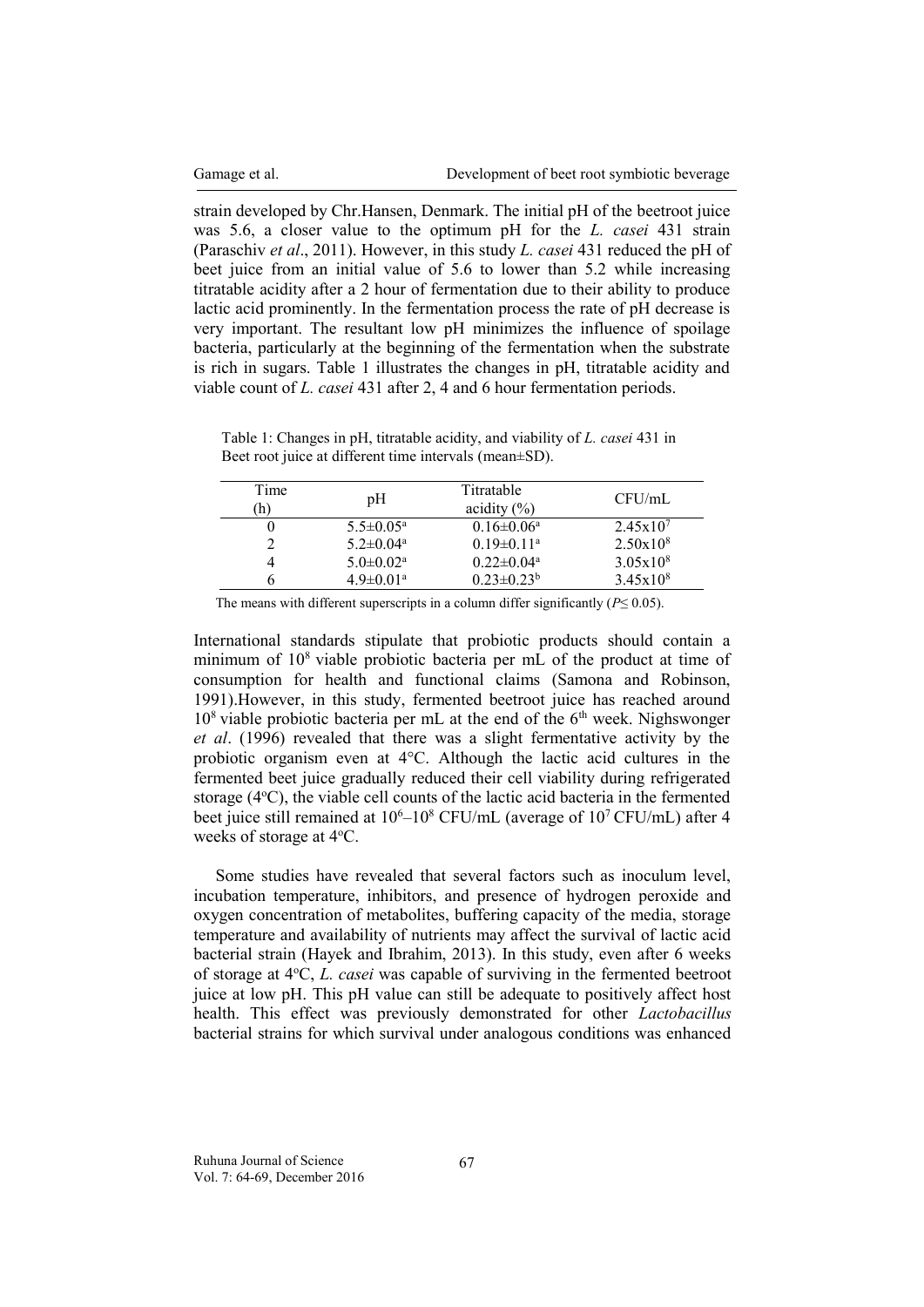by presence of carbohydrate present in the vegetable products (Yoon *et al*., 2005).

Sensory evaluation results show that beetroot juice fermented for 2 hours gives the highest ranks for colour, taste, odor, consistency and overall acceptability. Mainly, the colour of this synbiotic beetroot beverage gained higher consumer acceptance. There was an unappealing odour in the beetroot juice after 6 weeks of storage in the refrigerator.



**Fig 1. Mean scores for Kruskal Wallis Test at different times of fermentation**

The amount of reducing sugar, sucrose and total sugars were significantly reduced ( $P \leq 0.05$ ) during storage and the least reduction was observed after 6 weeks of storage. Sugar consumption of *L. casei is* correlated with the lactic acid accumulation in the beverage. Therefore, sucrose addition is desirable for the purpose of maintaining of native prebiotics in the beverage. The Brix value of the beverage has slightly decreased from 5 to 4 with storage period. The reduction of total sugar content due to the fermentation process of *L. casei*  is the main reason for reduction of Brix during storage.

Beetroot contains both insoluble and soluble fiber components in a desirable ratio. Mainly insoluble fibers can be considered as the prebiotics. *L. casei* is a probiotic which can metabolize above prebiotics and can live by using those prebiotics as substrates. To be a synbiotic beverage, the amount of prebiotics should be maintained until point of consumption as there are no external prebiotics introduced to the product. Therefore, the addition of